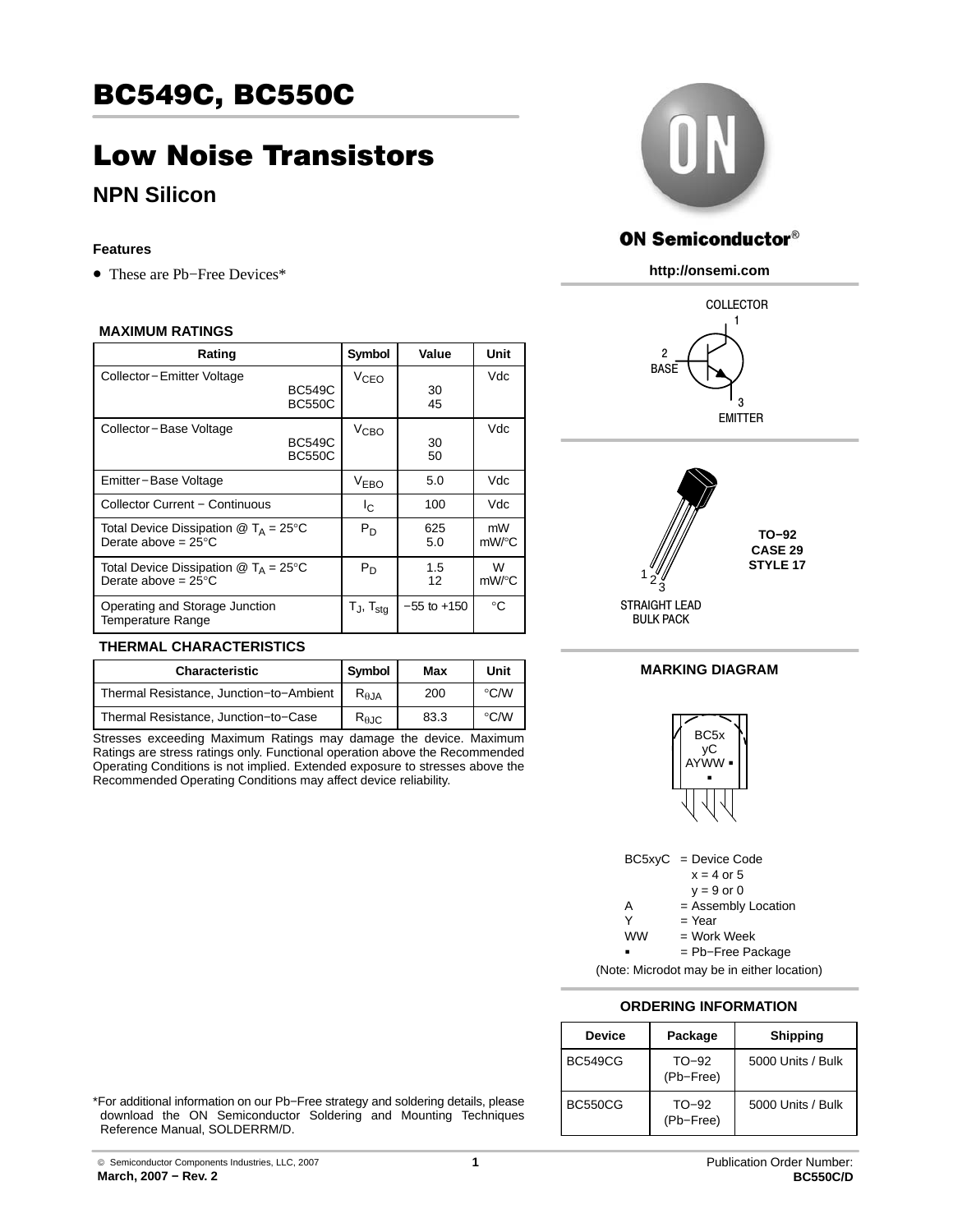## **BC549C, BC550C**

#### **ELECTRICAL CHARACTERISTICS** (T<sub>A</sub> = 25°C unless otherwise noted)

| <b>Characteristic</b>                                                                                                                                                                         | Symbol           | Min                      | <b>Typ</b>               | Max                | Unit                |  |
|-----------------------------------------------------------------------------------------------------------------------------------------------------------------------------------------------|------------------|--------------------------|--------------------------|--------------------|---------------------|--|
| <b>OFF CHARACTERISTICS</b>                                                                                                                                                                    |                  |                          |                          |                    |                     |  |
| Collector-Emitter Breakdown Voltage<br>$(I_C = 10 \text{ m}$ Adc, $I_B = 0$ )                                                                                                                 | $V_{(BR)CEO}$    | 45                       |                          |                    | Vdc                 |  |
| Collector-Base Breakdown Voltage<br>$(I_C = 10 \mu A dC, I_F = 0)$                                                                                                                            | $V_{(BR)CBO}$    | 50                       |                          |                    | Vdc                 |  |
| Emitter-Base Breakdown Voltage<br>$(I_F = 10 \mu \text{Adc}, I_C = 0)$                                                                                                                        | $V_{(BR)EBO}$    | 5.0                      |                          |                    | Vdc                 |  |
| <b>Collector Cutoff Current</b><br>$(V_{CR} = 30 V, I_F = 0)$<br>$(V_{CB} = 30 V, I_E = 0, T_A = +125°C)$                                                                                     | I <sub>CBO</sub> |                          |                          | 15<br>5.0          | nAdc<br><b>µAdc</b> |  |
| <b>Emitter Cutoff Current</b><br>$(V_{FB} = 4.0$ Vdc, $I_C = 0$ )                                                                                                                             | <b>IEBO</b>      |                          | $\overline{\phantom{0}}$ | 15                 | nAdc                |  |
| <b>ON CHARACTERISTICS</b>                                                                                                                                                                     |                  |                          |                          |                    |                     |  |
| <b>DC Current Gain</b><br>$(l_C = 10 \mu A d c, V_{CE} = 5.0 \text{ V} d c)$<br>$(I_C = 2.0 \text{ m}$ Adc, $V_{CE} = 5.0 \text{ V}$ dc)                                                      | $h_{FE}$         | 100<br>420               | 270<br>500               | 800                |                     |  |
| Collector-Emitter Saturation Voltage<br>$(l_C = 10 \text{ m}$ Adc, $l_B = 0.5 \text{ m}$ Adc)<br>$(lC = 10$ mAdc, $lB =$ see note 1)<br>$(IC = 100$ mAdc, $IB = 5.0$ mAdc, see note 2)        | $V_{CE(sat)}$    | $\overline{\phantom{0}}$ | 0.075<br>0.3<br>0.25     | 0.25<br>0.6<br>0.6 | Vdc                 |  |
| Base-Emitter Saturation Voltage<br>$I_C = 100$ mAdc, $I_B = 5.0$ mAdc)                                                                                                                        | $V_{BE(sat)}$    |                          | 1.1                      |                    | Vdc                 |  |
| Base-Emitter On Voltage<br>$(l_C = 10 \mu A d c, V_{CE} = 5.0 \text{ V} d c)$<br>$(I_C = 100 \mu A dc, V_{CE} = 5.0 \text{ Vdc})$<br>$(I_C = 2.0 \text{ m}$ Adc, $V_{CF} = 5.0 \text{ V}$ dc) | $V_{BE(on)}$     | 0.55                     | 0.52<br>0.55<br>0.62     | 0.7                | Vdc                 |  |
| <b>SMALL-SIGNAL CHARACTERISTICS</b>                                                                                                                                                           |                  |                          |                          |                    |                     |  |
| Current-Gain - Bandwidth Product<br>$(I_C = 10 \text{ m}$ Adc, $V_{CE} = 5.0 \text{ Vdc}$ , f = 100 MHz)                                                                                      | fτ               | $\overline{\phantom{0}}$ | 250                      |                    | <b>MHz</b>          |  |
| Collector-Base Capacitance<br>$(V_{CB} = 10$ Vdc, $I_F = 0$ , $f = 1.0$ MHz)                                                                                                                  | $C_{cbo}$        |                          | 2.5                      |                    | pF                  |  |
| Small-Signal Current Gain                                                                                                                                                                     | $h_{fe}$         |                          |                          |                    |                     |  |

Noise Figure

 $(I_C = 200 \mu$ Adc, V<sub>CE</sub> = 5.0 Vdc, R<sub>S</sub> = 2.0 kΩ, f = 1.0 kHz) ( $I_C$  = 200  $\mu$ Adc, V<sub>CE</sub> = 5.0 Vdc, R<sub>S</sub> = 100 kΩ, f = 1.0 kHz)

 $(I_C = 2.0 \text{ m}$ Adc,  $V_{CE} = 5.0 \text{ V}, f = 1.0 \text{ kHz}$ 

1. I<sub>B</sub> is value for which I<sub>C</sub> = 11 mA at V<sub>CE</sub> = 1.0 V.<br>2. Pulse test = 300 μs − Duty cycle = 2%.



**Figure 1. Transistor Noise Model**

 $NE<sub>1</sub>$  $NF<sub>2</sub>$  450 600 900

0.6 −

2.5 10

− −

dB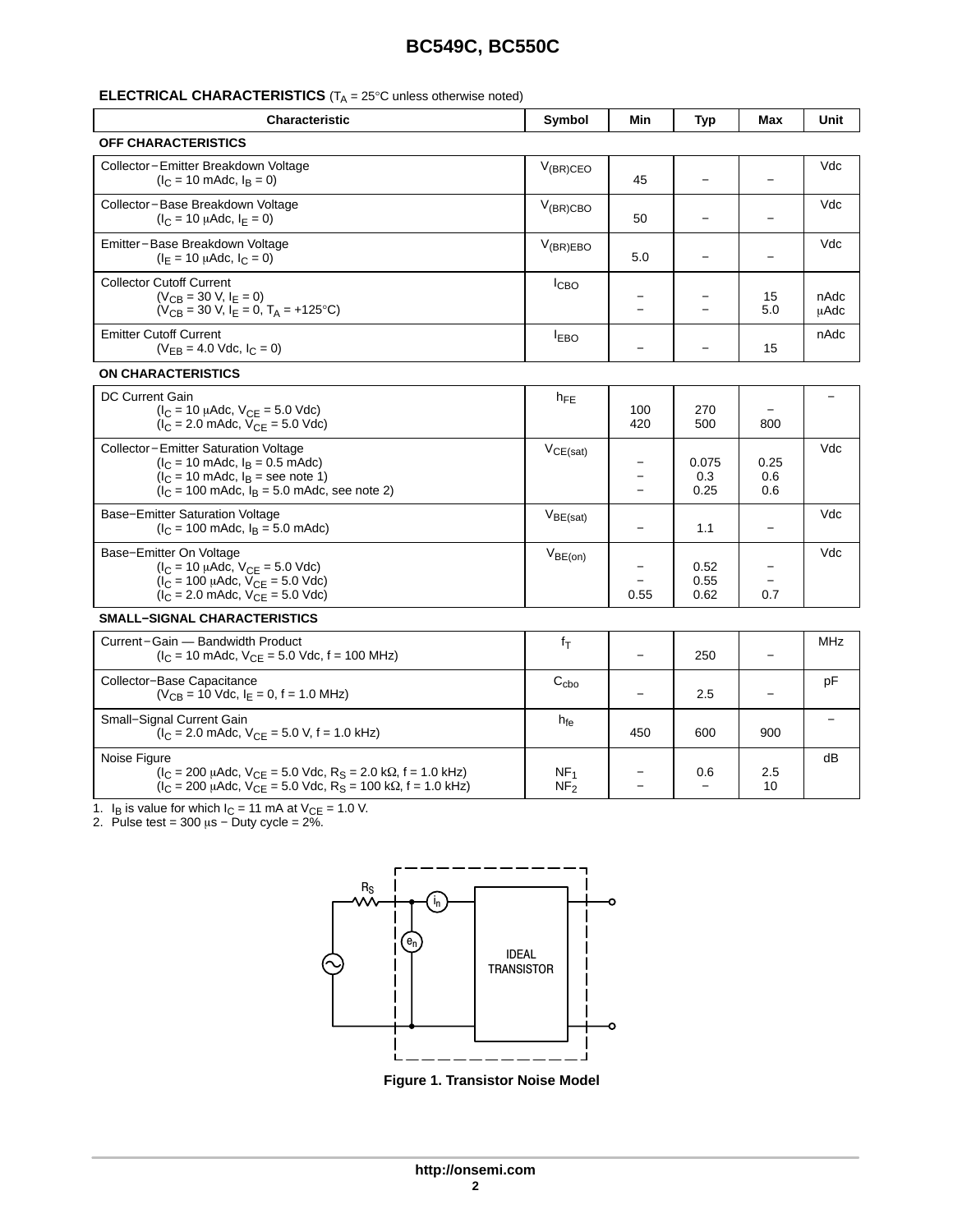## **BC549C, BC550C**